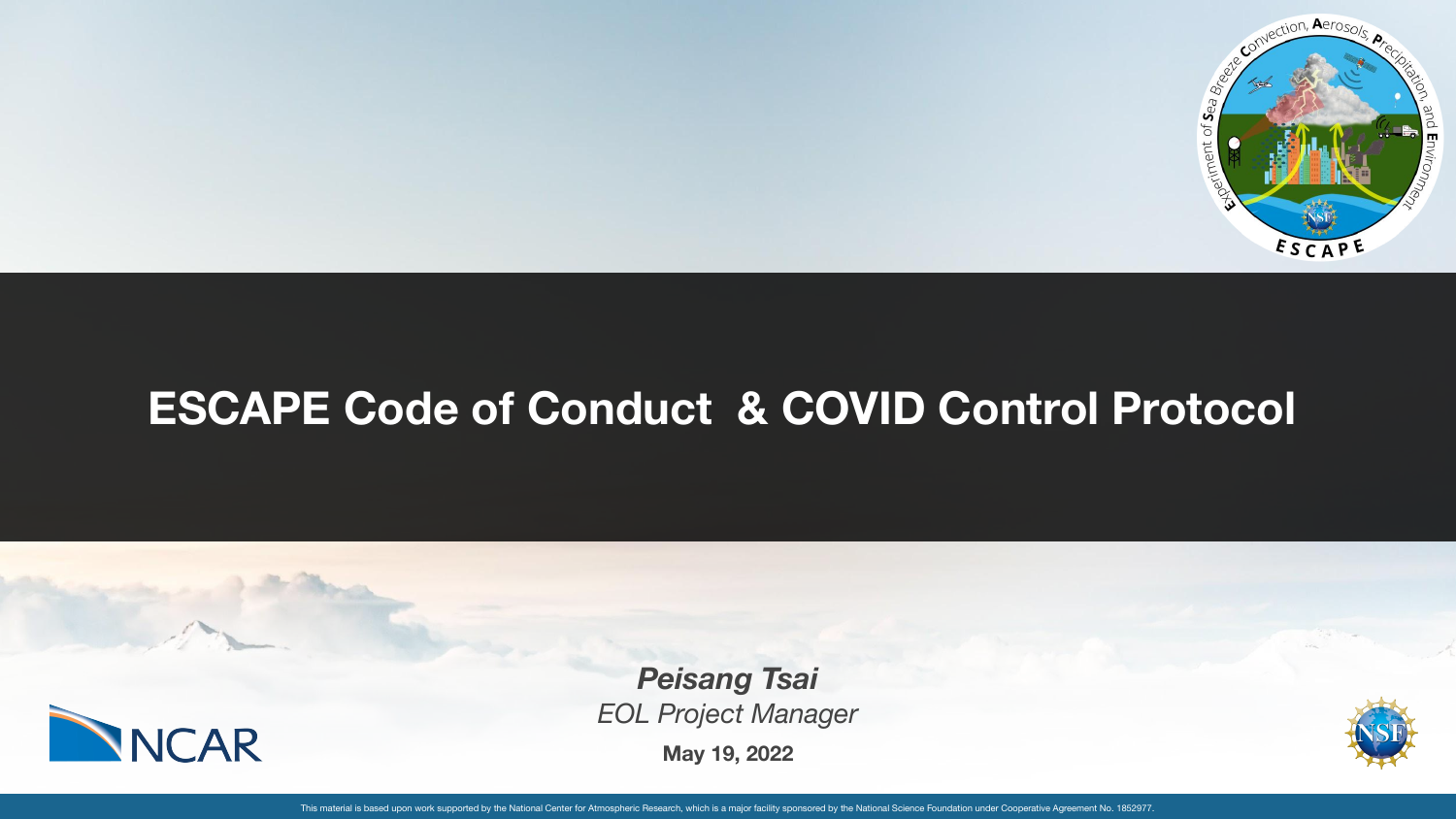# **Participant Code of Conduct**

#### **Expected Behavior:**

- All participants are treated with respect and consideration, valuing a diversity of views and opinions
- Be considerate, respectful, and collaborative
- Communicate openly with respect for others, critiquing ideas rather than individuals
- Avoid personal attacks directed toward other participants
- Be mindful of your surroundings and of your fellow participants
- Alert UCAR staff and suppliers/vendors if you notice a dangerous situation or someone in distress
- Respect the rules and policies of the workshop, conference, field project site, hotels, UCAR contracted facility, or any other venue

### **Unacceptable Behavior includes, but is not limited to:**

- Harassment, intimidation, or discrimination in any form
- Physical or verbal abuse by anyone to anyone, including but not limited to a participant, member of the public, guest, member of any institution or sponsor
- Unwelcome sexual attention or advances
- Personal attacks directed at other guests, members, participants, etc.
- Alarming, intimidating, threatening, or hostile comments or conduct
- Inappropriate use of nudity and/or sexual images in public spaces or in presentations
- Threatening or stalking anyone, including a participant
- Other conduct which could reasonably be considered inappropriate in a professional setting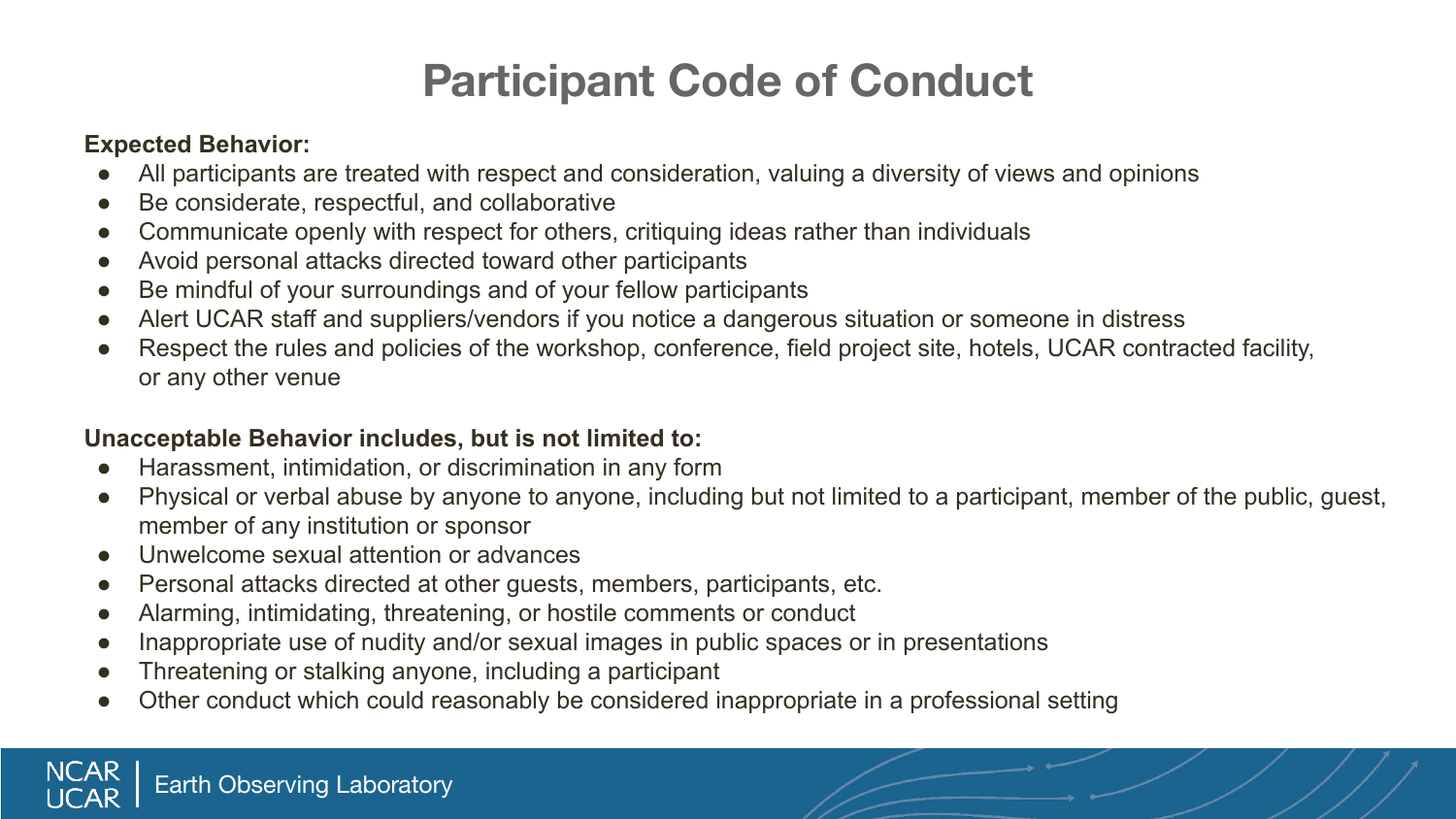# **Reporting Unacceptable Behavior**

If you or someone you know is subject to unacceptable and/or unwelcome behavior, or you have any other concerns, please contact the **on-duty points of contact for ESCAPE**, as identified below and who will be on-site and available by email or phone.

> ○Peisang Tsai 413.210.5681 (ptsai@ucar.edu) ○Cory Wolff 303.335.6517 (cwolff@ucar.edu) ○Principal investigator of your institution

You can also contact any of the following UCAR points of contact:

*UCAR's Human Resources Department:*

Lameece Erwin(lerwin@ucar.edu,w:303-497-8711) Neil Barker(nbarker@ucar.edu,w:303-497-8721)

*UCAR's Office of Diversity, Equity and Inclusion*

- Cam Brinkworth(carolyn@ucar.edu;w:303-497-1670;c:720-619-1459)
- Kristen Luna Aponte(kaponte@ucar.edu;w:303-497-1657)

*UCAR's Health, Environment and Safety & Security Office* Bob Wiley(rwiley@ucar.edu;w:303-497-8554)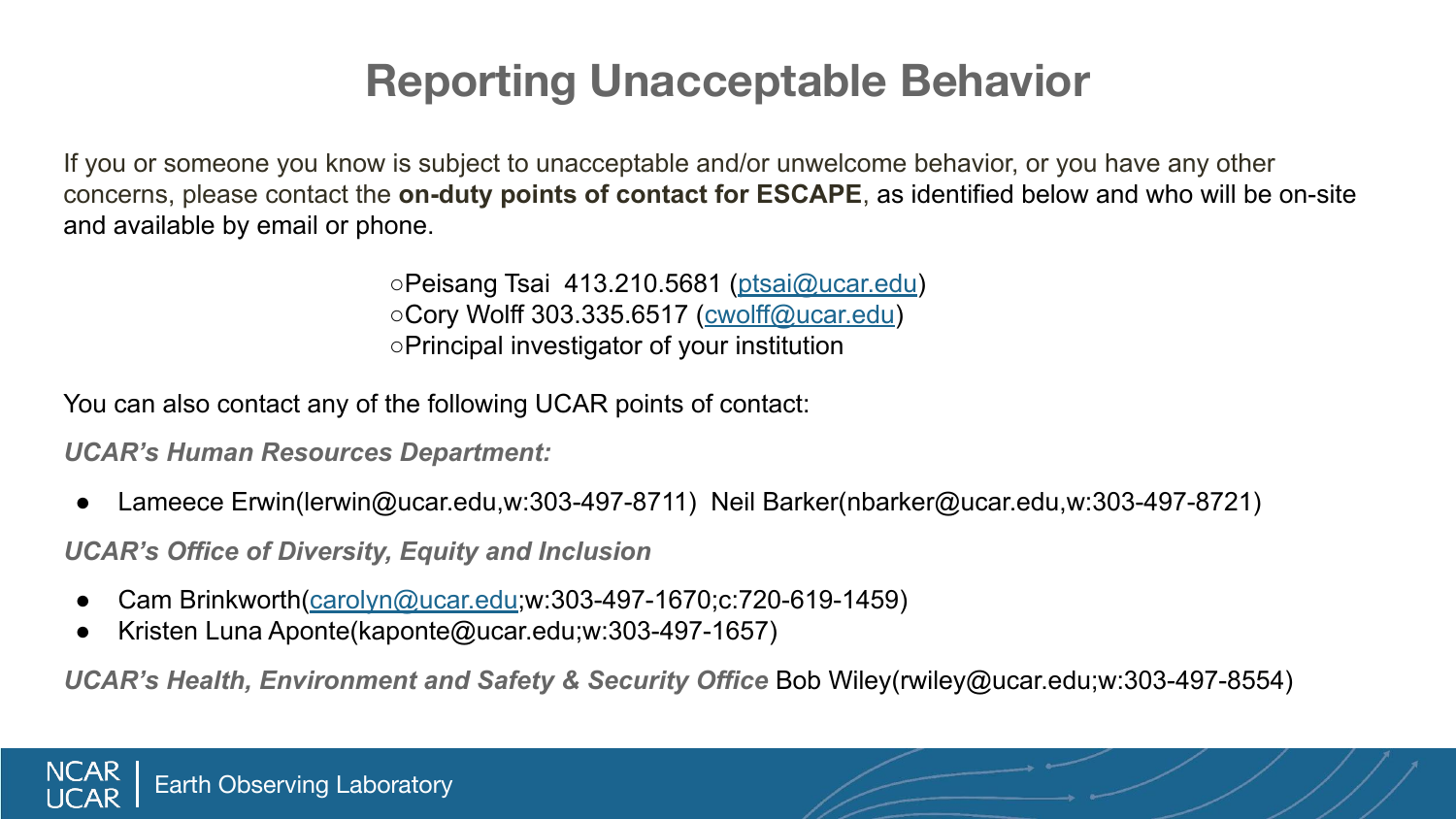### **City of Houston/Harris County**



Earth Observing Laboratory

**NCAR UCAR** 

## **Level 3: Stay Vigilant Unless Fully Vaccinated (Moderate)**

Level 3 signifies a moderate, but controlled level of COVID-19 in Harris County, meaning a further demonstrated reduction in transmission and the local healthcare system is well within capacity. Unvaccinated individuals should continue to mask and physically distance. Fully vaccinated individuals should mask or physically distance where required by federal, state, local, tribal, or territorial laws, rules, and regulations, including local business and workplace guidance.

*info source: https://covid-harriscounty.hub.arcgis.com/*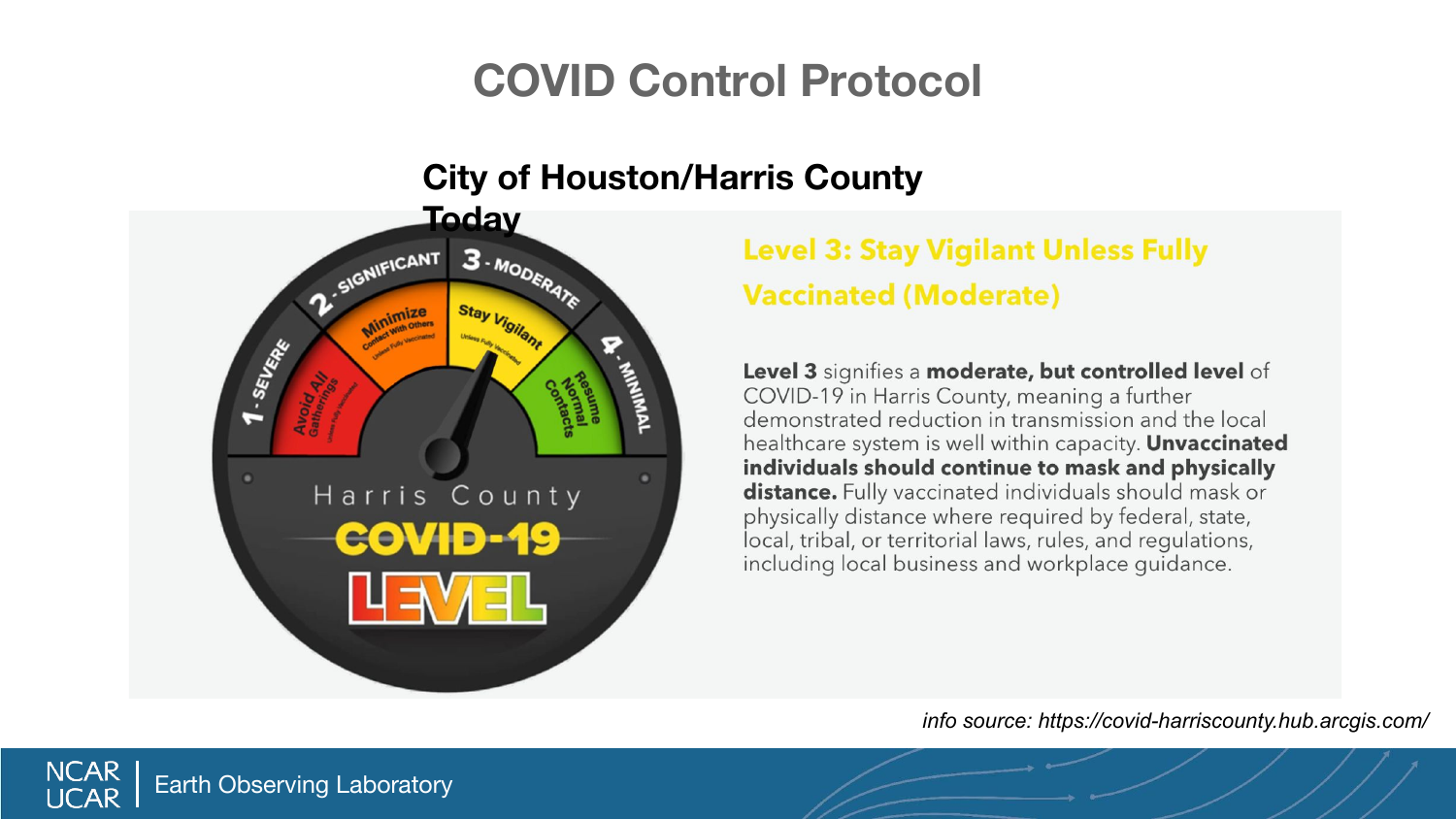#### **Overview**

**NCAR** 

- A total of 12 institutions participating in ESCAPE-Convair
- Each institution's COVID protocol varies slightly
- Overall project COVID protocol for the participants working around Convair-580 and the EOL operations center
- Aircraft personnel are critical to the project execution
- Recent field project COVID experience
- Keeping the risk low and all the participants healthy is our highest priority
- ESCAPE COVID Control Protocol on ESCAPE project website (More info on testing & healthcare)



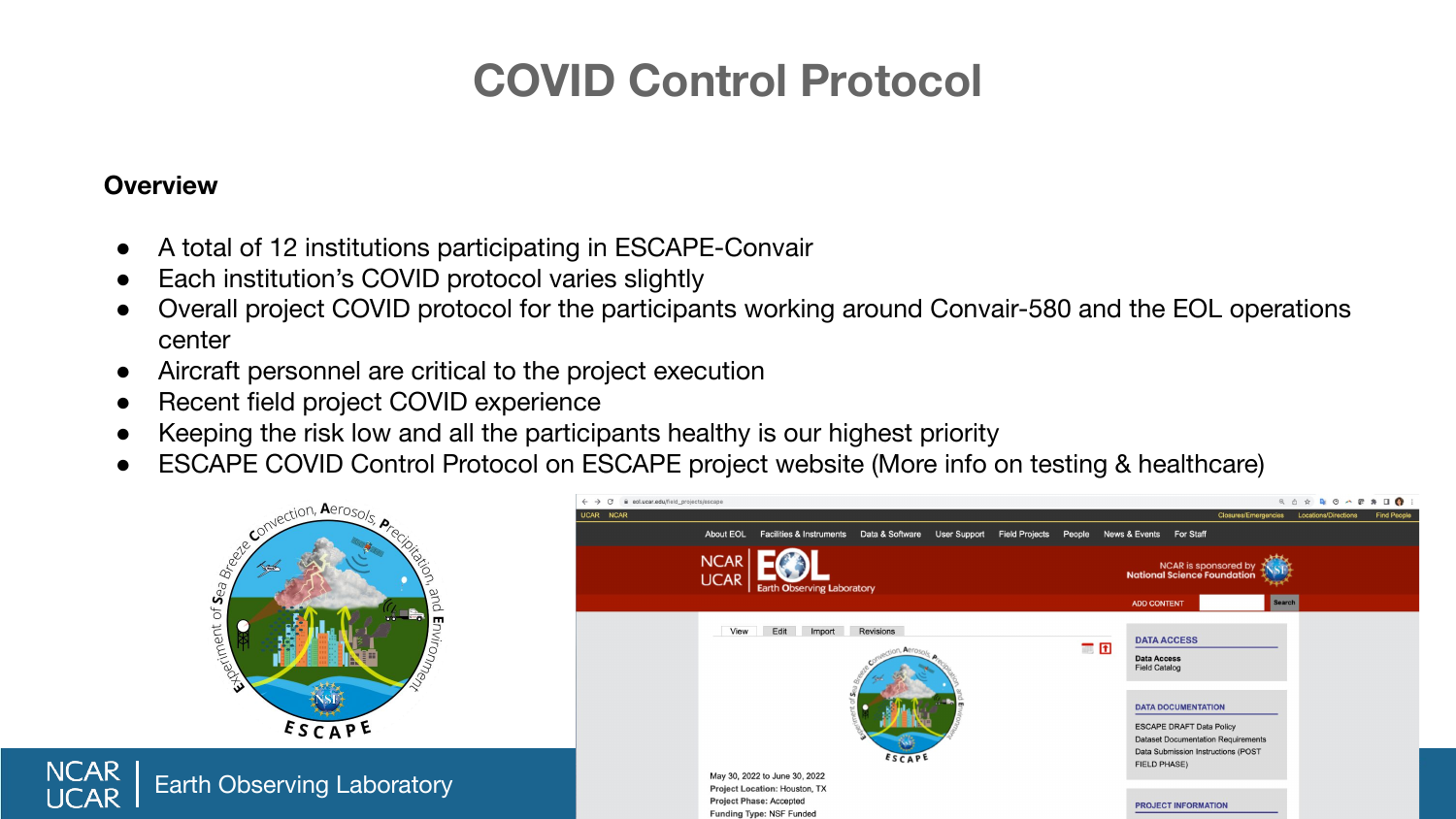### **General Rules**

- Participants will wear well-fitted masks at all times when in any shared spaces regardless of vaccination status.
- Six feet of distance between participants is recommended when possible.
- Frequent hand washing will be encouraged.
- COVID testing will not be required by UCAR as part of ESCAPE.
- Any contact with someone who has tested positive for COVID-19 or showing symptoms must be immediately reported to the EOL/RAF PM.
- All participants should try to avoid high risk activities during the project period.
- Working and interacting within participants' own work group is strongly encouraged.

### **Meetings**

**NCAR JCAR** 

- All participants are required to wear a well-fitted mask when working around/in Convair-580 and in the operations center.
- EOL will provide masks for participants (if needed) to use in the operations center.
- While the operations center is available for in-person meetings, remote participation is still strongly recommended.
- Daily personnel site logs/sheets will be available at the operations center. All participants working in the operations center will be required to sign in each day to help with contact tracing should the need arise.